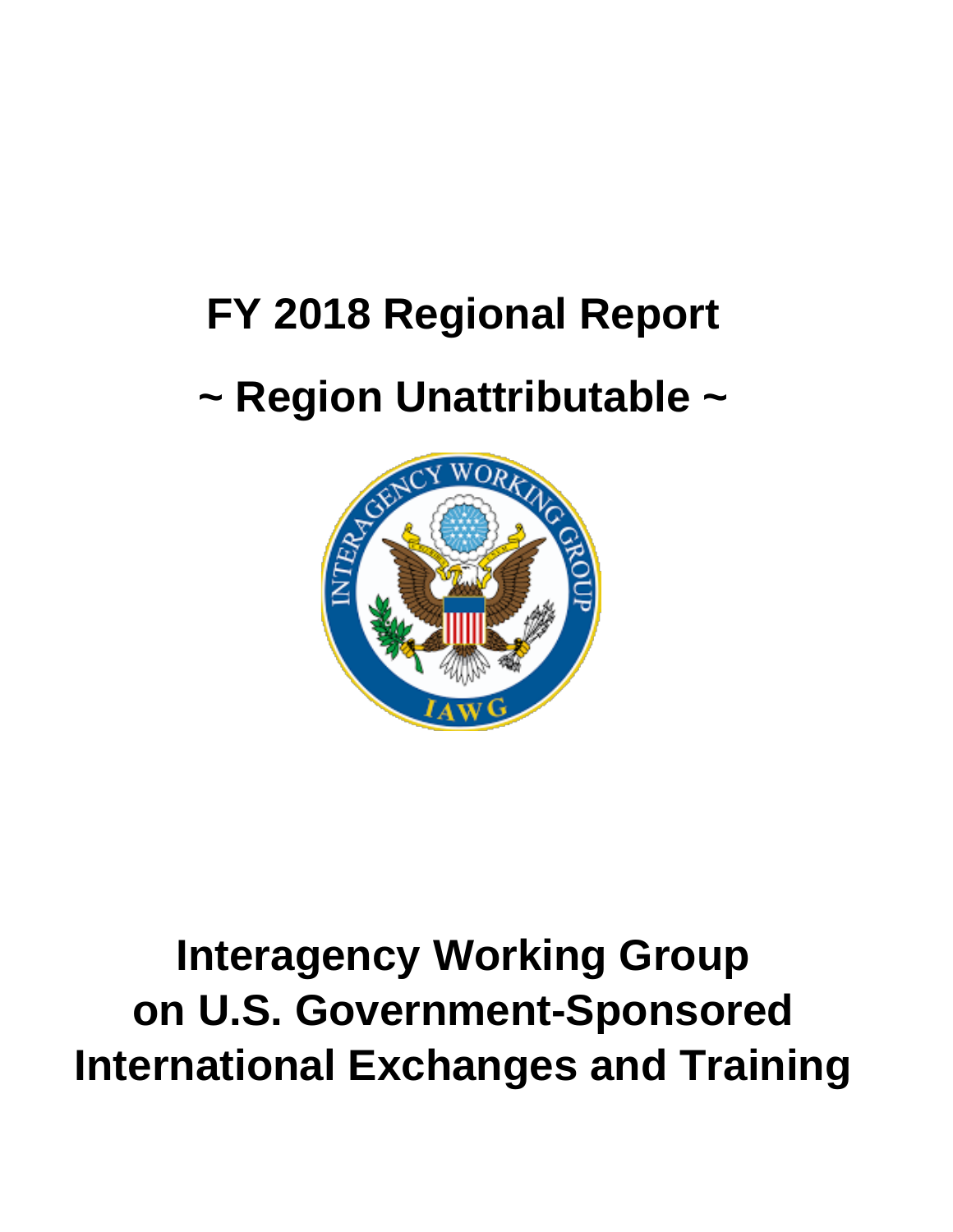Executive Order 13055, issued in 1997, created the Interagency Working Group on U.S. Government-Sponsored International Exchanges and Training (IAWG). The purpose of the Working Group is to recommend to the President measures for improving the coordination, efficiency, and effectiveness of U.S. Government-sponsored international exchange and training activities. The IAWG is also tasked with establishing a clearinghouse to improve data collection and analysis of international exchange and training activities. The Mutual Educational and Cultural Exchange Act of 1961, as amended (22 USC 2460 (f) and (g)) reaffirms the Presidential mandate and provides a statutory basis for the IAWG's operations.

In response to its mandate, the IAWG compiles an annual inventory of U.S. Government-sponsored international exchange and training activities. The Regional Reports augment this inventory by providing statistical compilations of region- and country-specific inventory data. The Regional Reports contain information only on programs and participants submitted by federal agencies for the inventory of programs.

The IAWG defines international exchanges and training as those activities that promote the sharing of ideas, develop skills, and foster mutual understanding and cooperation, financed wholly or in part, directly or indirectly, with United States Government funds. This definition allows for broad interpretation. Some agencies provide information only on ''dedicated'' exchange and training programs while others submit information on any activity that could fall within the definition. It is important to note that foreign participants in exchange and training programs may participate in activities or receive training in their home country or a third country. Therefore, it should not be assumed that all these participants travel to the United States. The ability to track individuals who participate in exchange and training programs in their home country or a third country varies from agency to agency. Therefore, the IAWG contends that the information contained within this report and the annual inventory of programs does not represent the full scope of U.S. Government exchange and training programming.

The way in which agencies manage data varies significantly. While some agencies collect specific information on the number of people they exchange or train with their appropriated funds, many others focus data collection on larger, overarching programs and do not isolate information on the exchange and training components of these programs. Funding figures are inconsistently available and are not included in this report. The vast majority of agencies are able to provide information on participant types and fields of activities. However, much of the data provided by individual programs is estimated. Therefore, summary statistics on these two categories should be viewed as estimates.

The inventory does not include statistical information for routine staff travel, ad hoc consultations, or travel undertaken for the purpose of representation. Please refer to the Working Group's Annual Report for full program descriptions.

#### **The Regional Report is divided into five sections:**

Section 1: Participants by Country Section 2: Participants by Employment Type Section 3: Participants by Field of Activity Section 4: Inventory of Participants by Country Section 5: Participants by Federal Sponsor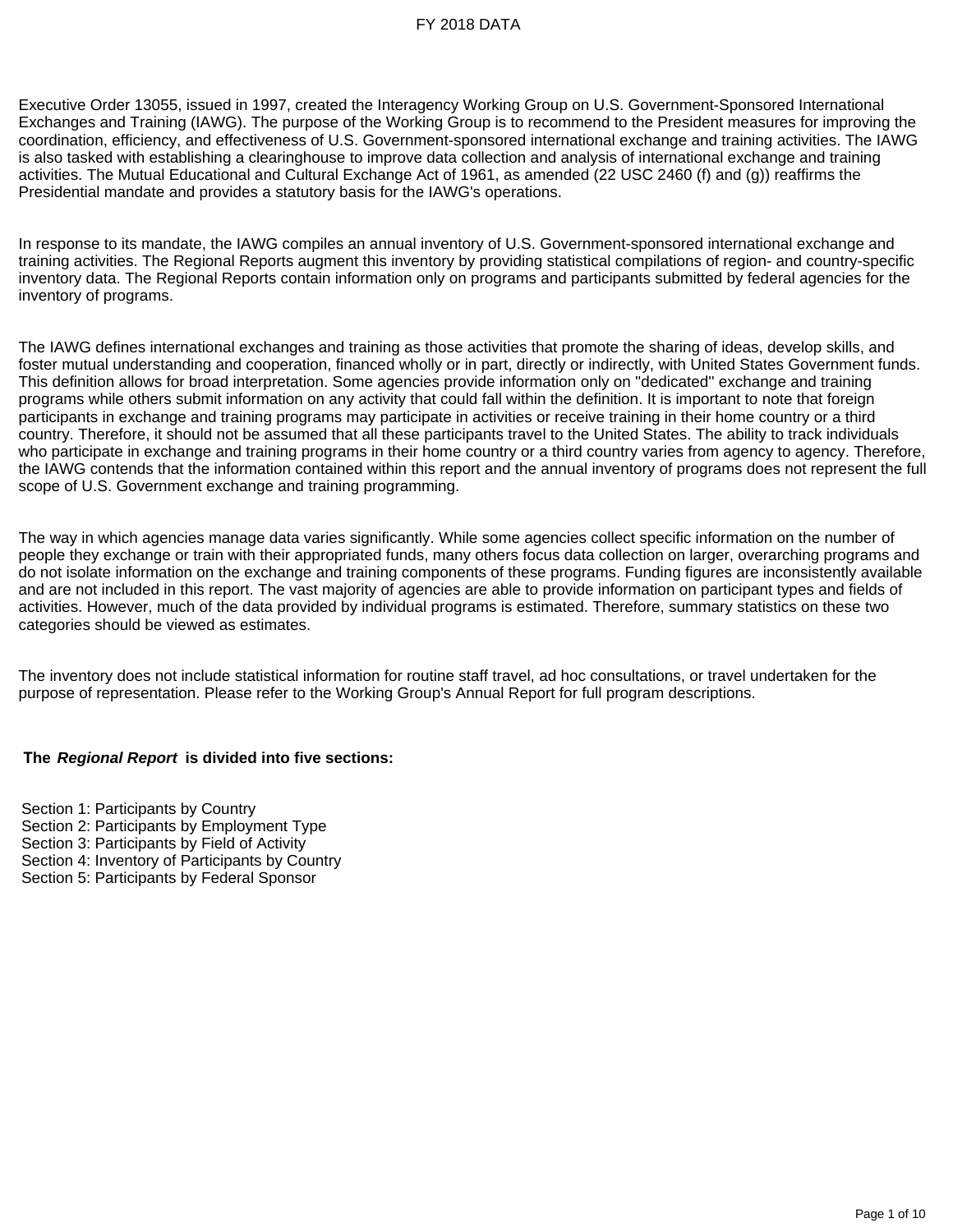## **FY 2018 Participants by Country**

## **Region Unattributable**

| <b>Country</b> | <b>U.S.</b> | Foreign | <b>Total</b> |
|----------------|-------------|---------|--------------|
| Unattributable | 60.00       | 139.00  | 199.00       |
| <b>TOTAL</b>   | 60.00       | 139.00  | 199.00       |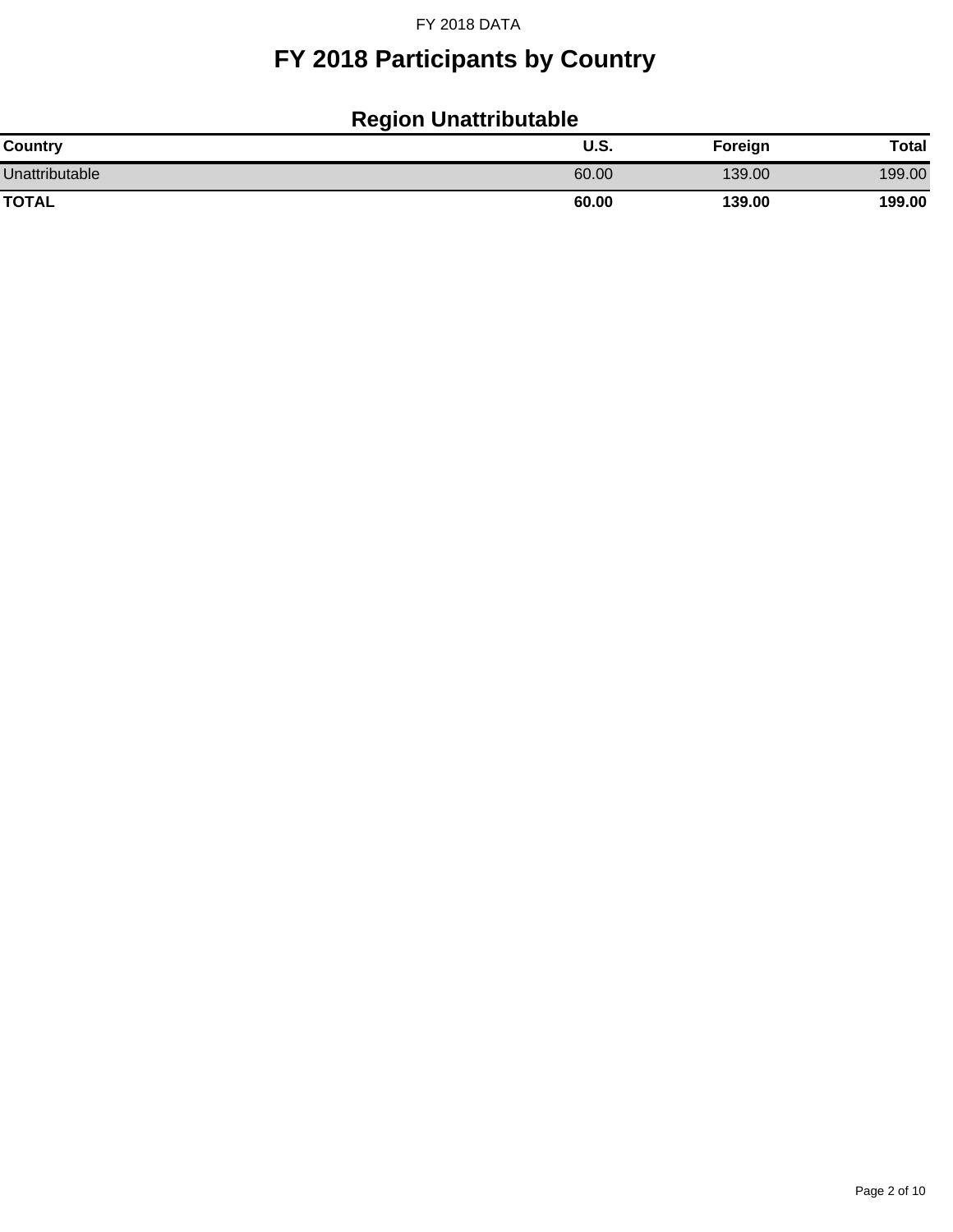## **FY 2018 Participants by Employment Type**

| <b>Region Unattributable</b>                                     |             |          |         |           |              |          |
|------------------------------------------------------------------|-------------|----------|---------|-----------|--------------|----------|
| <b>Participant Type</b>                                          | <b>U.S.</b> | % U.S.   | Foreign | % Foreign | <b>Total</b> | % Total  |
| <b>Government Representatives</b>                                | 59.00       | 98.33 %  | 28.00   | 20.14 %   | 87.00        | 43.72 %  |
| Important Political Figures not<br>properly classified elsewhere | 0.00        | 0.00%    | 60.00   | 43.17 %   | 60.00        | 30.15 %  |
| International Organization<br>Representatives                    | 0.00        | $0.00\%$ | 1.00    | 0.72%     | 1.00         | 0.50%    |
| <b>Military Representatives</b>                                  | 0.00        | 0.00%    | 48.00   | 34.53 %   | 48.00        | 24.12 %  |
| Non-Profit Organization<br>Professionals                         | 0.00        | 0.00%    | 2.00    | 1.44%     | 2.00         | 1.01 %   |
| <b>Private Business Professionals</b>                            | 0.00        | 0.00%    | 0.00    | 0.00%     | 0.00         | 0.00%    |
| Scientists/Technologists                                         | 1.00        | 1.67 %   | 0.00    | 0.00%     | 1.00         | 0.50%    |
| <b>University Graduate Students</b>                              | 0.00        | 0.00%    | 0.00    | 0.00%     | 0.00         | 0.00%    |
| <b>TOTAL</b>                                                     | 60.00       | 100.00 % | 139.00  | 100.00 %  | 199.00       | 100.00 % |

\*Individual percentages have been rounded for the table, but the percentage totals reflect the addition of the non-rounded numbers.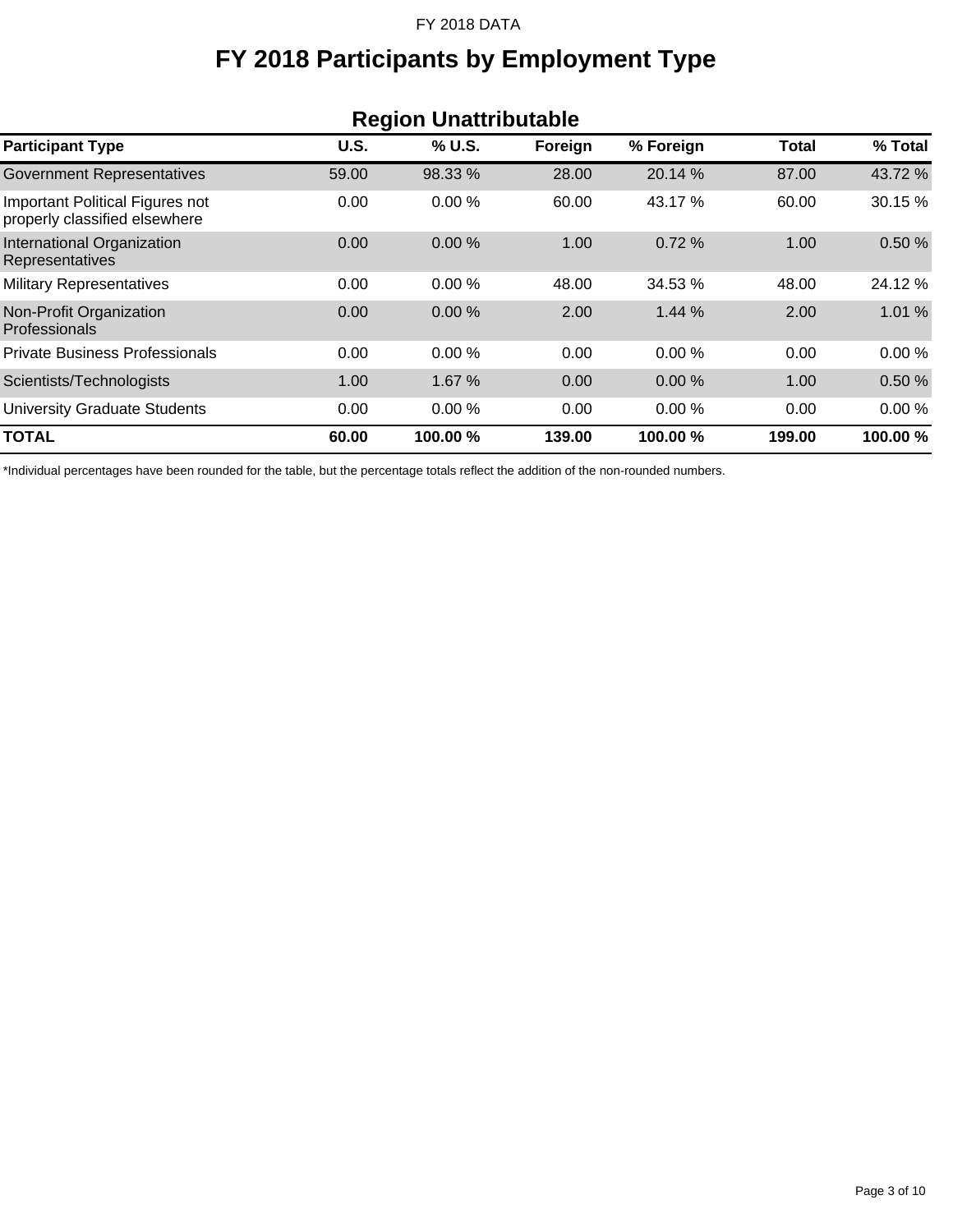## **FY 2018 Participants by Field of Activity**

| <b>Region Unattributable</b> |             |         |         |           |        |          |
|------------------------------|-------------|---------|---------|-----------|--------|----------|
| <b>Field of Activity</b>     | <b>U.S.</b> | % U.S.  | Foreign | % Foreign | Total  | % Total  |
| Administration of Justice    | 10.00       | 16.67 % | 28.00   | 20.14 %   | 38.00  | 19.10 %  |
| Arts and Humanities          | 0.00        | 0.00%   | 1.00    | 0.72%     | 1.00   | 0.50%    |
| <b>Business</b>              | 0.00        | 0.00%   | 0.00    | 0.00%     | 0.00   | 0.00%    |
| Education                    | 0.00        | 0.00%   | 108.00  | 77.70 %   | 108.00 | 54.27 %  |
| Energy                       | 1.00        | 1.67%   | 0.00    | 0.00%     | 1.00   | 0.50%    |
| Law                          | 0.00        | 0.00%   | 0.00    | 0.00%     | 0.00   | 0.00%    |
| <b>Military Science</b>      | 0.00        | 0.00%   | 0.00    | 0.00%     | 0.00   | 0.00%    |
| <b>Public Administration</b> | 49.00       | 81.67%  | 2.00    | 1.44%     | 51.00  | 25.63 %  |
| Unknown                      | 0.00        | 0.00%   | 0.00    | 0.00%     | 0.00   | 0.00%    |
| <b>TOTAL</b>                 | 60.00       | 100.00% | 139.00  | 100.00%   | 199.00 | 100.00 % |

\*Individual percentages have been rounded for the table, but the percentage totals reflect the addition of the non-rounded numbers.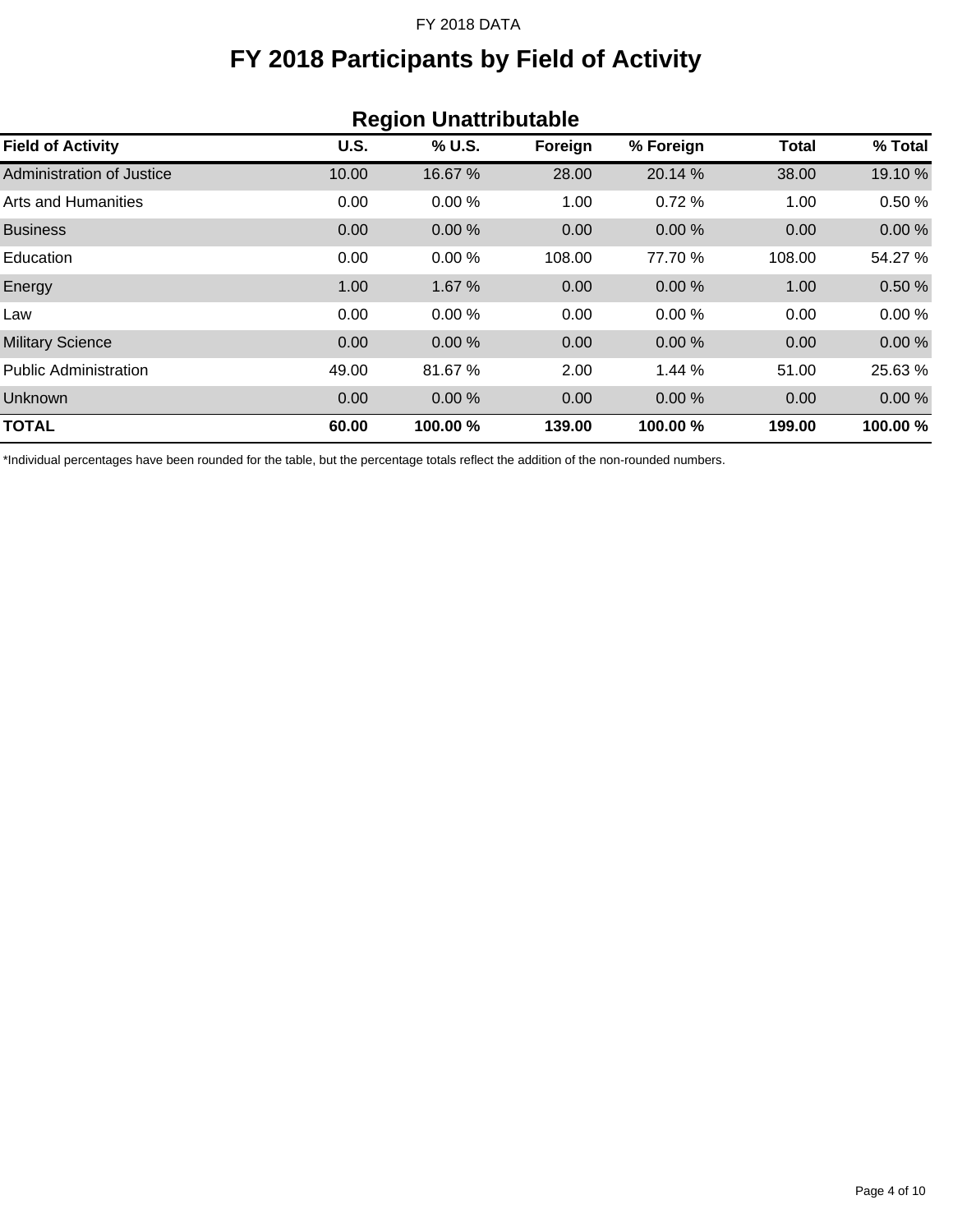### **FY 2018 Inventory of Participants by Country**

## **Region Unattributable**

| Unattributable                                                                               |             |         |
|----------------------------------------------------------------------------------------------|-------------|---------|
|                                                                                              |             |         |
| <b>Department of Energy</b>                                                                  |             |         |
| <b>Office of Science</b>                                                                     |             |         |
|                                                                                              |             |         |
| <b>Program Name</b>                                                                          | <b>U.S.</b> | Foreign |
| Office of Science International Programs                                                     | 1.00        | 0.00    |
| <b>Total Office of Science Participants</b>                                                  | 1.00        | 0.00    |
| <b>Total Department of Energy Participants</b>                                               | 1.00        | 0.00    |
| <b>Department of Justice</b>                                                                 |             |         |
| <b>Criminal Division</b>                                                                     |             |         |
|                                                                                              |             |         |
| <b>Program Name</b>                                                                          | <b>U.S.</b> | Foreign |
| Overseas Prosecutorial Development, Assistance, and Training                                 | 10.00       | 28.00   |
| <b>Total Criminal Division Participants</b>                                                  | 10.00       | 28.00   |
| <b>Total Department of Justice Participants</b>                                              | 10.00       | 28.00   |
| <b>Department of State</b>                                                                   |             |         |
| <b>Bureau of Political-Military Affairs</b>                                                  |             |         |
| <b>Program Name</b>                                                                          | <b>U.S.</b> | Foreign |
| Man-Portable Air Defense System and Anti-Tank Guided Missiles<br><b>Recognition Training</b> | 49.00       | 0.00    |
| <b>Program Name</b>                                                                          | <b>U.S.</b> | Foreign |
| National Stockpile Inspector Training and Experience Sharing<br>Workshop                     | 0.00        | 2.00    |
| <b>Total Bureau of Political-Military Affairs Participants</b>                               | 49.00       | 2.00    |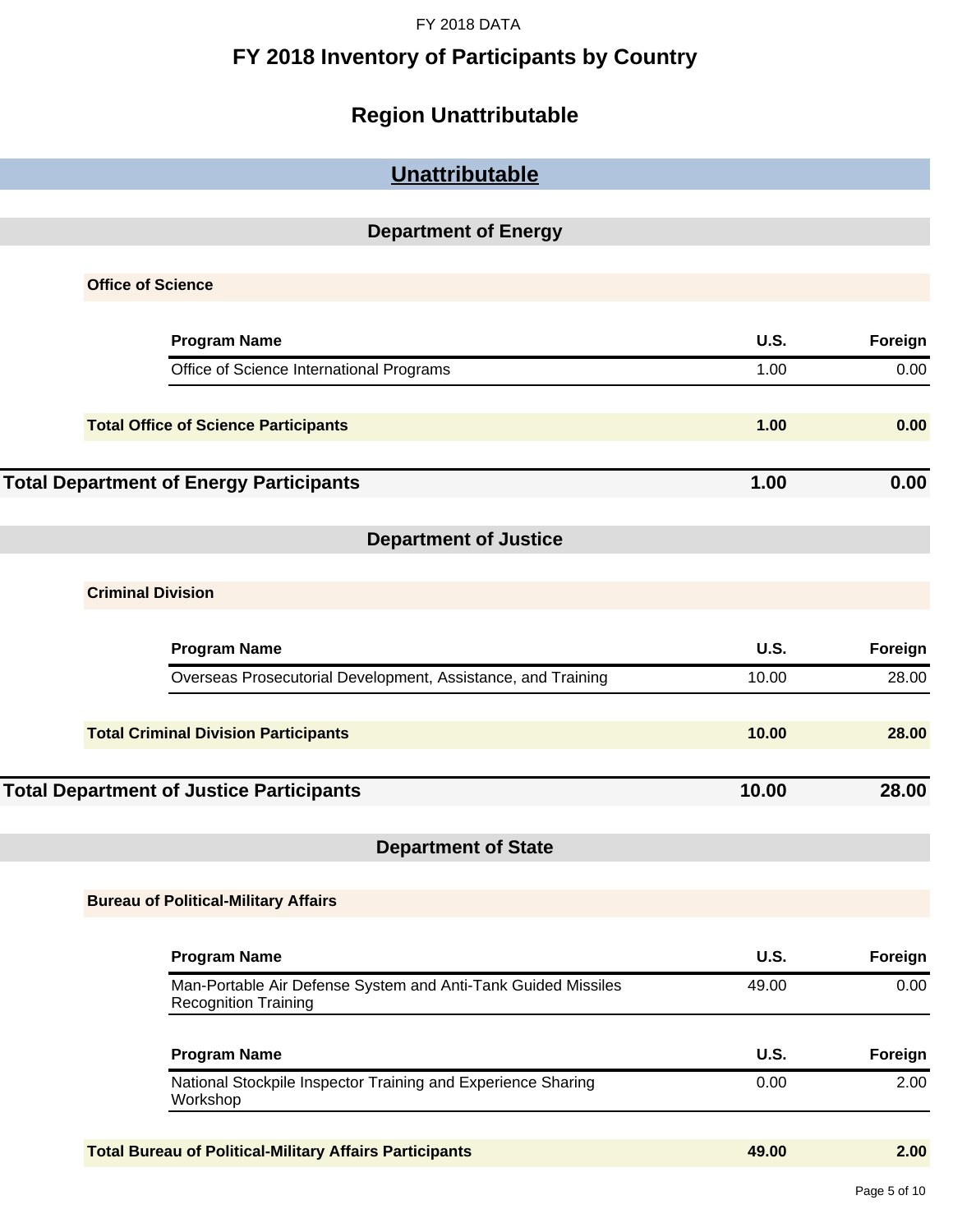|                       | <b>Total Department of State Participants</b>                       | 49.00 | 2.00    |
|-----------------------|---------------------------------------------------------------------|-------|---------|
|                       |                                                                     |       |         |
|                       | <b>Independent Establishments and Government Corporations</b>       |       |         |
|                       |                                                                     |       |         |
|                       | <b>United States Holocaust Memorial Museum</b>                      |       |         |
|                       |                                                                     |       |         |
|                       | <b>Program Name</b>                                                 | U.S.  | Foreign |
|                       | Levine Institute for Holocaust Education                            | 0.00  | 109.00  |
|                       |                                                                     |       |         |
|                       | <b>Total United States Holocaust Memorial Museum Participants</b>   | 0.00  | 109.00  |
|                       |                                                                     |       |         |
| <b>Participants</b>   | <b>Total Independent Establishments and Government Corporations</b> | 0.00  | 109.00  |
|                       |                                                                     |       |         |
| <b>Unattributable</b> | <b>Total U.S. Government-Sponsored Program Participants for</b>     | 60.00 | 139.00  |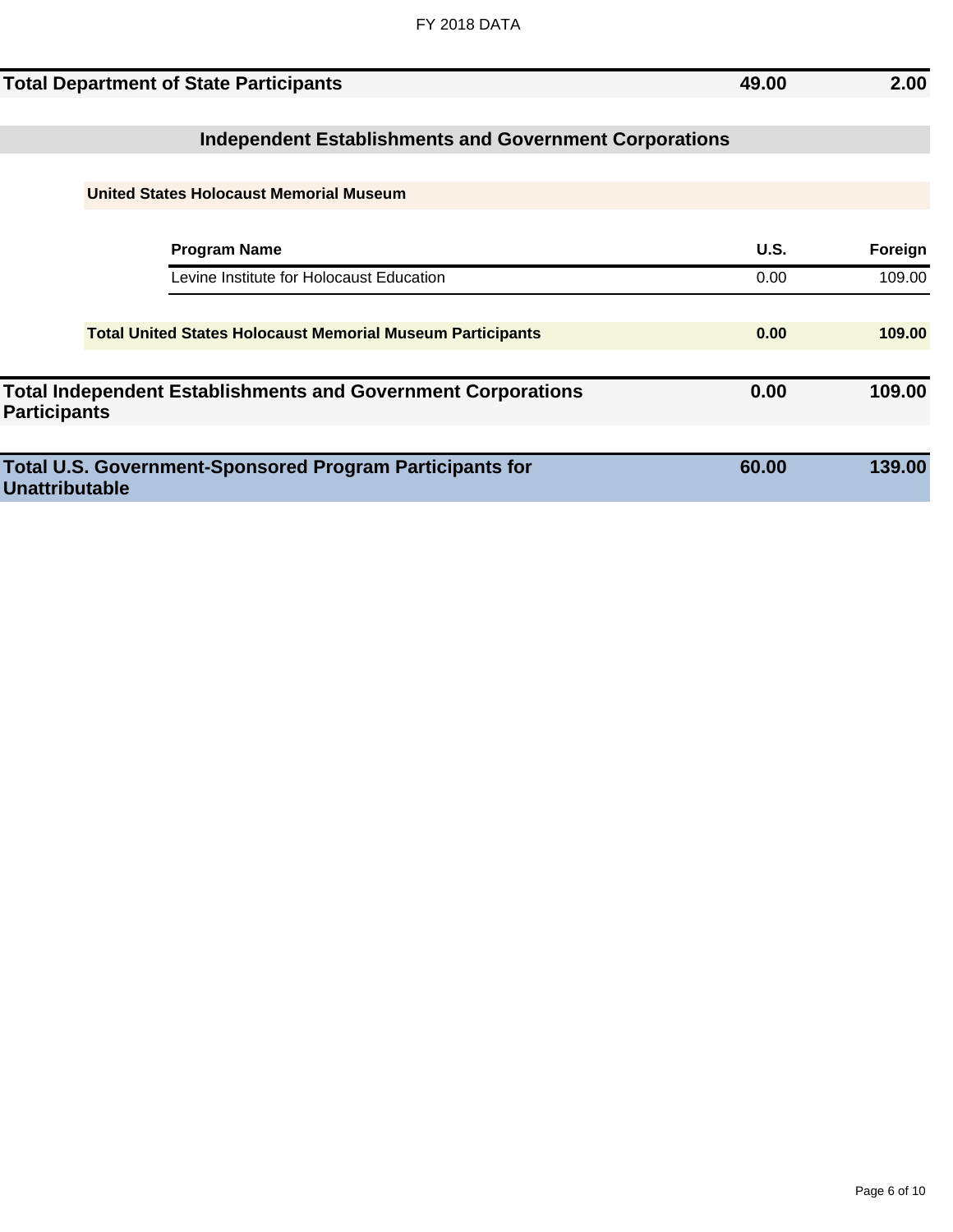### **FY 2018 Participants by Federal Sponsor**

## **Region Unattributable**

| <b>Department of Energy</b>                     |                                             |                                     |  |
|-------------------------------------------------|---------------------------------------------|-------------------------------------|--|
|                                                 |                                             |                                     |  |
| Total U.S.<br><b>Participants</b>               | <b>Total Foreign</b><br><b>Participants</b> | <b>Total</b><br><b>Participants</b> |  |
| 1.00                                            | 0.00                                        | 1.00                                |  |
| Total U.S.<br><b>Participants</b>               | <b>Total Foreign</b><br><b>Participants</b> | <b>Total</b><br><b>Participants</b> |  |
| 1.00                                            | 0.00                                        | 1.00                                |  |
|                                                 |                                             |                                     |  |
| <b>Office of Science International Programs</b> |                                             |                                     |  |
|                                                 |                                             |                                     |  |

| <b>Country</b> | U.S. | Foreign | Total |
|----------------|------|---------|-------|
| Unattributable | 1.00 | 0.00    | 1.00  |
| <b>TOTAL</b>   | 1.00 | 0.00    | 1.00  |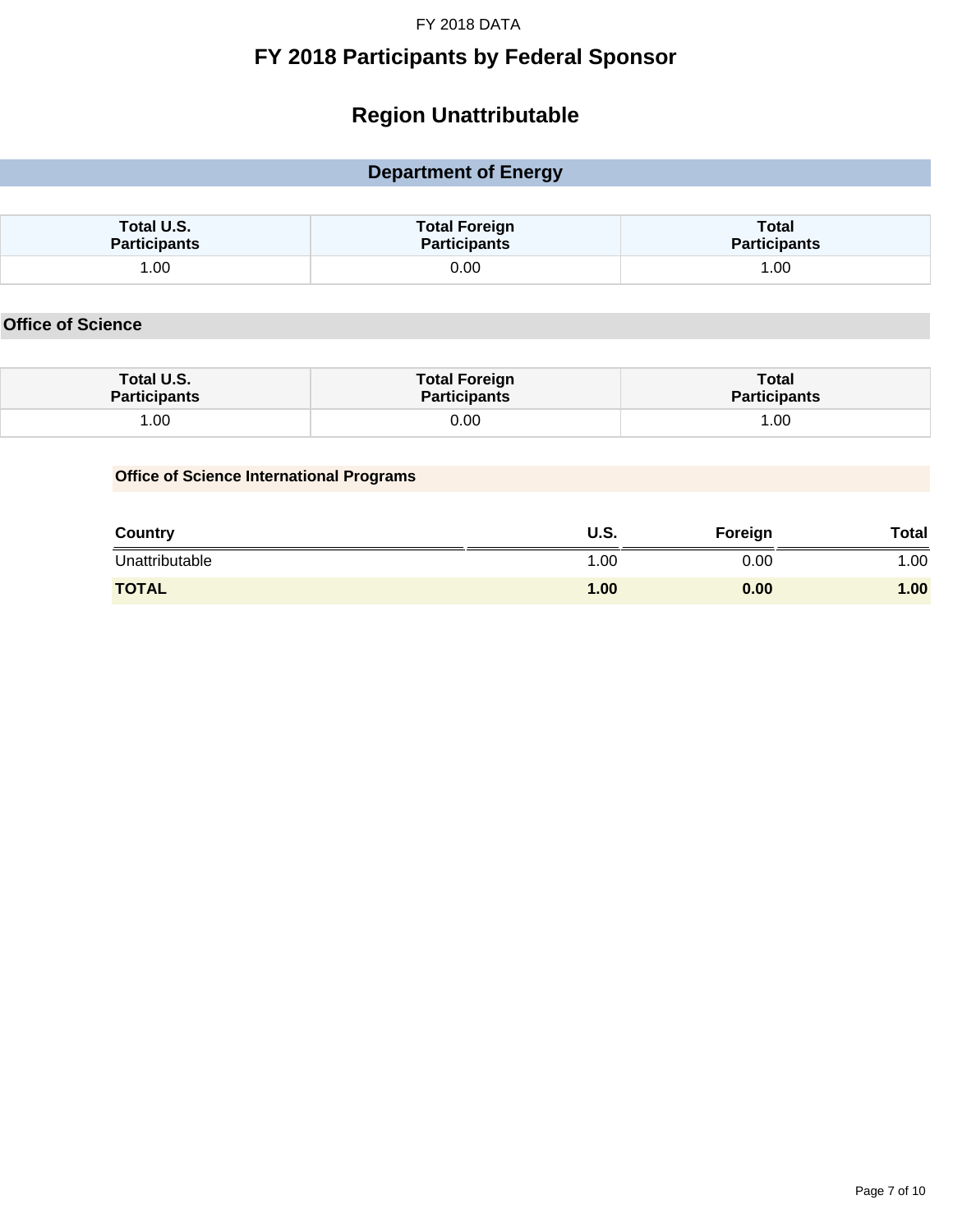#### **Department of Justice**

| Total U.S.          | <b>Total Foreign</b> | Total               |
|---------------------|----------------------|---------------------|
| <b>Participants</b> | <b>Participants</b>  | <b>Participants</b> |
| 10.00               | 28.00                | 38.00               |

**Criminal Division**

| Total U.S.          | <b>Total Foreign</b> | Total               |
|---------------------|----------------------|---------------------|
| <b>Participants</b> | <b>Participants</b>  | <b>Participants</b> |
| 10.00               | 28.00                | 38.00               |

#### **Overseas Prosecutorial Development, Assistance, and Training**

| Country        | U.S.  | Foreign | Total |
|----------------|-------|---------|-------|
| Unattributable | 10.00 | 28.00   | 38.00 |
| <b>TOTAL</b>   | 10.00 | 28.00   | 38.00 |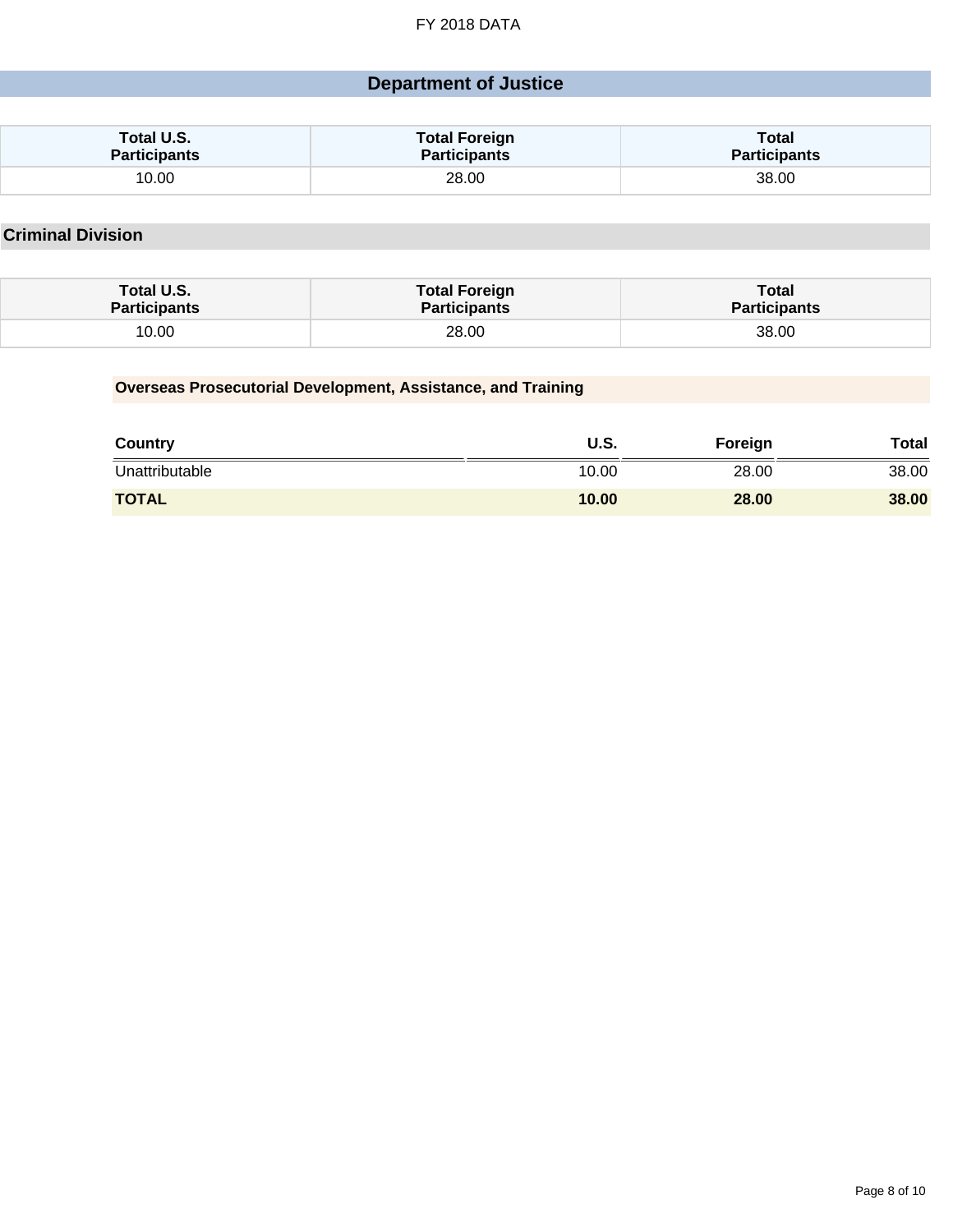#### **Department of State**

| Total U.S.          | <b>Total Foreign</b> | <b>Total</b>        |
|---------------------|----------------------|---------------------|
| <b>Participants</b> | <b>Participants</b>  | <b>Participants</b> |
| 49.00               | 2.00                 | 51.00               |

#### **Bureau of Political-Military Affairs**

| Total U.S.          | <b>Total Foreign</b> | <b>Total</b>        |
|---------------------|----------------------|---------------------|
| <b>Participants</b> | <b>Participants</b>  | <b>Participants</b> |
| 49.00               | 2.00                 | 51.00               |

#### **Man-Portable Air Defense System and Anti-Tank Guided Missiles Recognition Training**

| Country        | U.S.  | Foreign | <b>Total</b> |
|----------------|-------|---------|--------------|
| Unattributable | 49.00 | 0.00    | 49.00        |
| <b>TOTAL</b>   | 49.00 | 0.00    | 49.00        |

#### **National Stockpile Inspector Training and Experience Sharing Workshop**

| <b>Country</b> | U.S. | Foreign | <b>Total</b> |
|----------------|------|---------|--------------|
| Unattributable | 0.00 | 2.00    | 2.00         |
| <b>TOTAL</b>   | 0.00 | 2.00    | 2.00         |